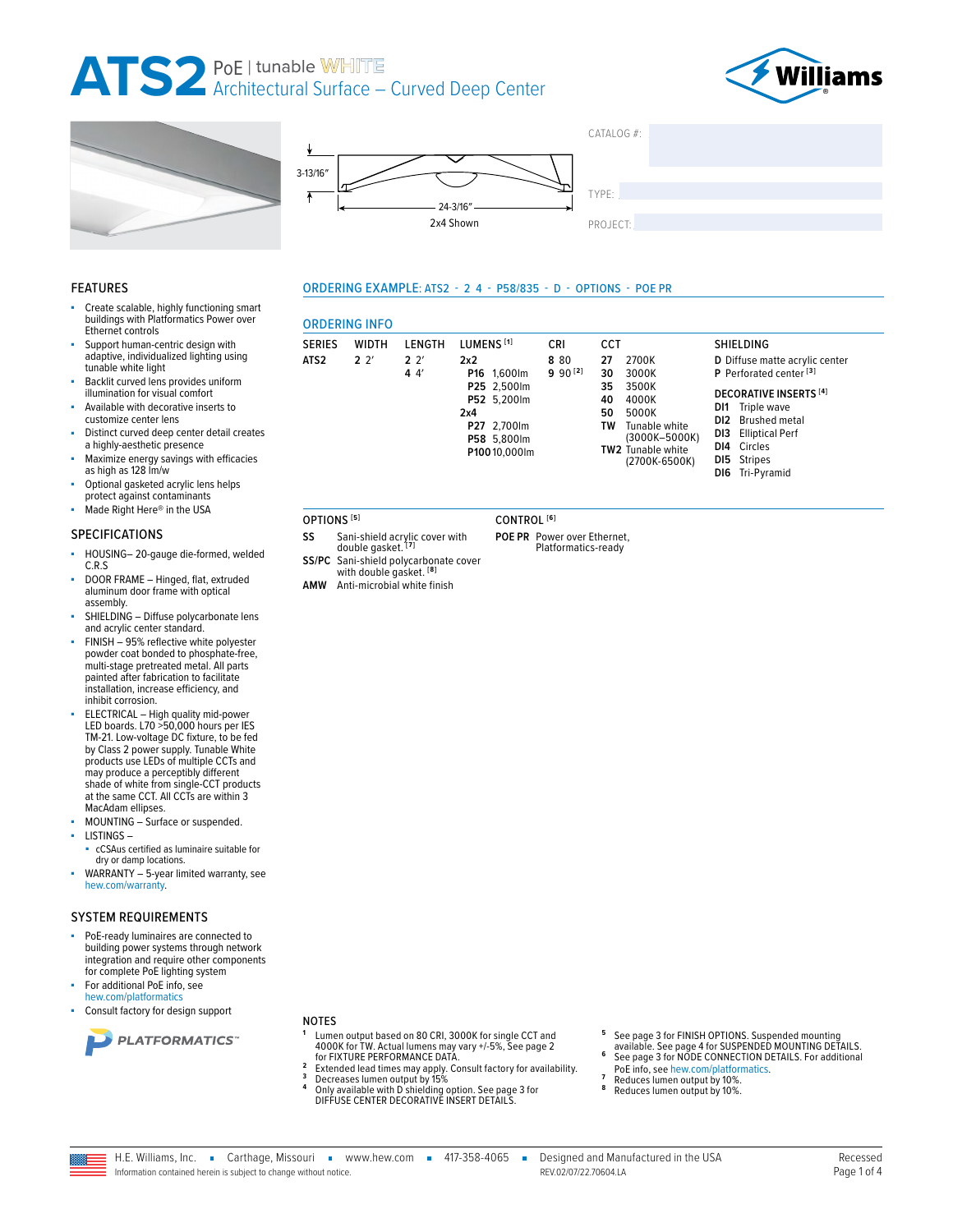#### <span id="page-1-0"></span>FIXTURE PERFORMANCE DATA

#### STANDARD

|     | <b>LED PACKAGE</b> | <b>DELIVERED LUMENS</b> | <b>WATTAGE</b> | EFFICACY (Im/W) |
|-----|--------------------|-------------------------|----------------|-----------------|
|     | P <sub>16</sub>    | 1698                    | 14.4           | 117.9           |
| 2x2 | P <sub>25</sub>    | 2581                    | 23.2           | 111.5           |
|     | P52                | 5397                    | 46.9           | 115.2           |
|     | P27                | 2798                    | 21.7           | 128.9           |
| 2x4 | P <sub>58</sub>    | 5918                    | 47.5           | 124.7           |
|     | P1001              | 10250                   | 81.2           | 126.3           |

#### MULTIPLIER TABLE

**80 CRI**

**90 CRI**

| <b>COLOR TEMPERATURE</b> |                 |           |                 |  |  |
|--------------------------|-----------------|-----------|-----------------|--|--|
| CCT                      | <b>STANDARD</b> | <b>TW</b> | TW <sub>2</sub> |  |  |
| 2700K                    | 0.97            |           | 0.93            |  |  |
| 3000K                    | 0.99            | 0.95      | 0.95            |  |  |
| 3500K                    | 1.00            | 0.98      | 0.98            |  |  |
| 4000K                    | 1.03            | 1.00      | 1.00            |  |  |
| 5000K                    | 1.06            | 0.96      | 1.02            |  |  |
| 6500K                    |                 |           | 1.01            |  |  |
| 2700K                    | 0.80            |           | 0.93            |  |  |
| 3000K                    | 0.82            | 0.91      | 0.95            |  |  |
| 3500K                    | 0.83            | 0.96      | 0.98            |  |  |
| 4000K                    | 0.86            | 1.00      | 1.00            |  |  |
| 5000K                    | 0.89            | 1.03      | 1.03            |  |  |
| 6500K                    |                 |           | 1.02            |  |  |

- Photometrics tested in accordance with IESNA LM-79. Results shown are based on 25ºC ambient temperature.<br>■ Standard results based<br>on 3500K standard, 80<br>CRI, actual lumens may<br>vary +/-5%
- Tunable white results<br>
based on 4000K<br>
standard, 80 CRI, actual<br>
lumens may vary +/-5%<br>
 Use multiplier tables<br>
to calculate additional
- 
- options.<br>**1** Fixture contains two<br>nodes, one power drop<br>per node required.

|  |  |  | TUNABLE WHITE |  |
|--|--|--|---------------|--|
|--|--|--|---------------|--|

|     | <b>LED PACKAGE</b> | <b>DELIVERED LUMENS</b> | <b>WATTAGE</b> | EFFICACY (Im/W) |
|-----|--------------------|-------------------------|----------------|-----------------|
|     | P <sub>16</sub>    | 1653                    | 15.4           | 107.1           |
| 2x2 | P25                | 2582                    | 25.1           | 102.9           |
|     | P52                | 5381                    | 50.1           | 107.5           |
|     | P <sub>27</sub>    | 2771                    | 24.2           | 114.4           |
| 2x4 | P58                | 5952                    | 49.8           | 119.5           |
|     | P1001              | 10271                   | 95.2           | 107.8           |

#### TW





#### **PHOTOMETRY**

**ATS2-22-P52/835-D** Total Luminaire Output: 5397 lumens; 47 Watts | Efficacy: 115 lm/W | 80 CRI; 3500K CCT



|                     | <b>VERTICAL ANGLE</b> |             | <b>HORIZONTAL ANGLE</b> |            |                     |
|---------------------|-----------------------|-------------|-------------------------|------------|---------------------|
|                     |                       | $0^{\circ}$ | 45°                     | $90^\circ$ | <b>ZONAL LUMENS</b> |
|                     | 0                     | 2124        | 2124                    | 2124       |                     |
| <b>DISTRIBUTION</b> | 5                     | 2120        | 2112                    | 2109       | 200                 |
|                     | 15                    | 2001        | 2007                    | 2043       | 568                 |
|                     | 25                    | 1762        | 1831                    | 1915       | 845                 |
|                     | 35                    | 1478        | 1577                    | 1685       | 985                 |
|                     | 45                    | 1139        | 1240                    | 1339       | 959                 |
| CANDLEPOWER         | 55                    | 812         | 918                     | 986        | 814                 |
|                     | 65                    | 529         | 619                     | 680        | 605                 |
|                     | 75                    | 269         | 341                     | 394        | 346                 |
|                     | 85                    | 49          | 43                      | 41         | 73                  |
|                     | 90                    | 0           | 0                       | 0          |                     |

| LUMEN SUMMARY | <b>ZONE</b> | <b>LUMENS</b> | % FIXTURE |
|---------------|-------------|---------------|-----------|
|               | $0 - 30$    | 1613          | 30        |
|               | $0 - 40$    | 2599          | 48        |
|               | $0 - 60$    | 4372          | 81        |
|               | $0 - 90$    | 5397          | 100       |
|               | $-180$      | 5397          | 100       |

**ATS2-24-P58/835-D** Total Luminaire Output: 5918 lumens; 48 Watts | Efficacy: 125 lm/W | 80 CRI; 3500K CCT



|                          | <b>VERTICAL ANGLE</b> |             | <b>HORIZONTAL ANGLE</b> |            |                     |  |  |
|--------------------------|-----------------------|-------------|-------------------------|------------|---------------------|--|--|
|                          |                       | $0^{\circ}$ | 45°                     | $90^\circ$ | <b>ZONAL LUMENS</b> |  |  |
| CANDLEPOWER DISTRIBUTION | 0                     | 2358        | 2358                    | 2358       |                     |  |  |
|                          | 5                     | 2345        | 2346                    | 2348       | 223                 |  |  |
|                          | 15                    | 2213        | 2232                    | 2261       | 629                 |  |  |
|                          | 25                    | 1915        | 1977                    | 2052       | 914                 |  |  |
|                          | 35                    | 1551        | 1660                    | 1769       | 1041                |  |  |
|                          | 45                    | 1250        | 1397                    | 1490       | 1050                |  |  |
|                          | 55                    | 864         | 1001                    | 1065       | 884                 |  |  |
|                          | 65                    | 578         | 706                     | 758        | 676                 |  |  |
|                          | 75                    | 301         | 412                     | 412        | 403                 |  |  |
|                          | 85                    | 90          | 64                      | 60         | 99                  |  |  |
|                          | 90                    | 0           | 0                       | 0          |                     |  |  |
|                          |                       |             |                         |            |                     |  |  |

| LUMEN SUMMARY | <b>ZONE</b> | <b>LUMENS</b> | % FIXTURE |
|---------------|-------------|---------------|-----------|
|               | $0 - 30$    | 1766          | 30        |
|               | $0 - 40$    | 2807          | 47        |
|               | $0 - 60$    | 4740          | 80        |
|               | $0 - 90$    | 5918          | 100       |
|               | $0 - 180$   | 5918          | 100       |

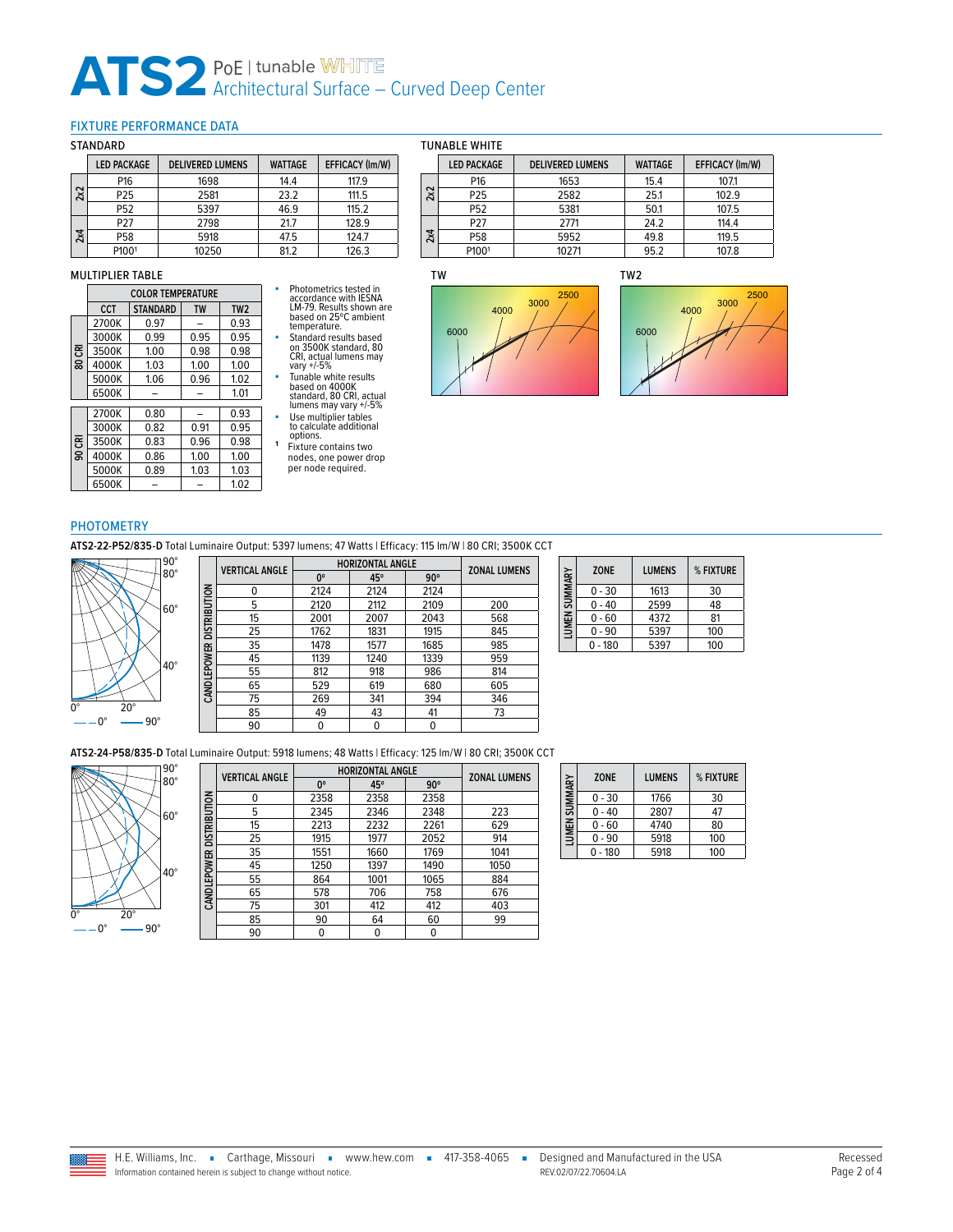

### FIXTURE DETAILS



#### <span id="page-2-2"></span>NODE CONNECTION DETAILS



#### <span id="page-2-0"></span>DIFFUSE CENTER DECORATIVE INSERT DETAILS

| <b>TRIPLE WAVE</b> | <b>BRUSHED METAL</b> | <b>ELLIPTICAL PERF</b> | <b>CIRCLES</b> | <b>STRIPES</b> | TRI-PYRAMID |
|--------------------|----------------------|------------------------|----------------|----------------|-------------|
|                    |                      |                        |                |                |             |
|                    |                      |                        |                |                |             |
|                    |                      |                        |                |                |             |

#### <span id="page-2-1"></span>FINISH OPTIONS

| WHITE | <b>BLACK</b> | <b>BRONZE</b> | <b>NICKEL</b> | <b>SILVER</b> | ALUM | For custom color, please specify                                                                                                            |
|-------|--------------|---------------|---------------|---------------|------|---------------------------------------------------------------------------------------------------------------------------------------------|
|       |              |               |               |               |      | RAL code or a manufacturer code<br>with description. All custom colors<br>other than RAL require two sample<br>swatches, minimum 1" square. |